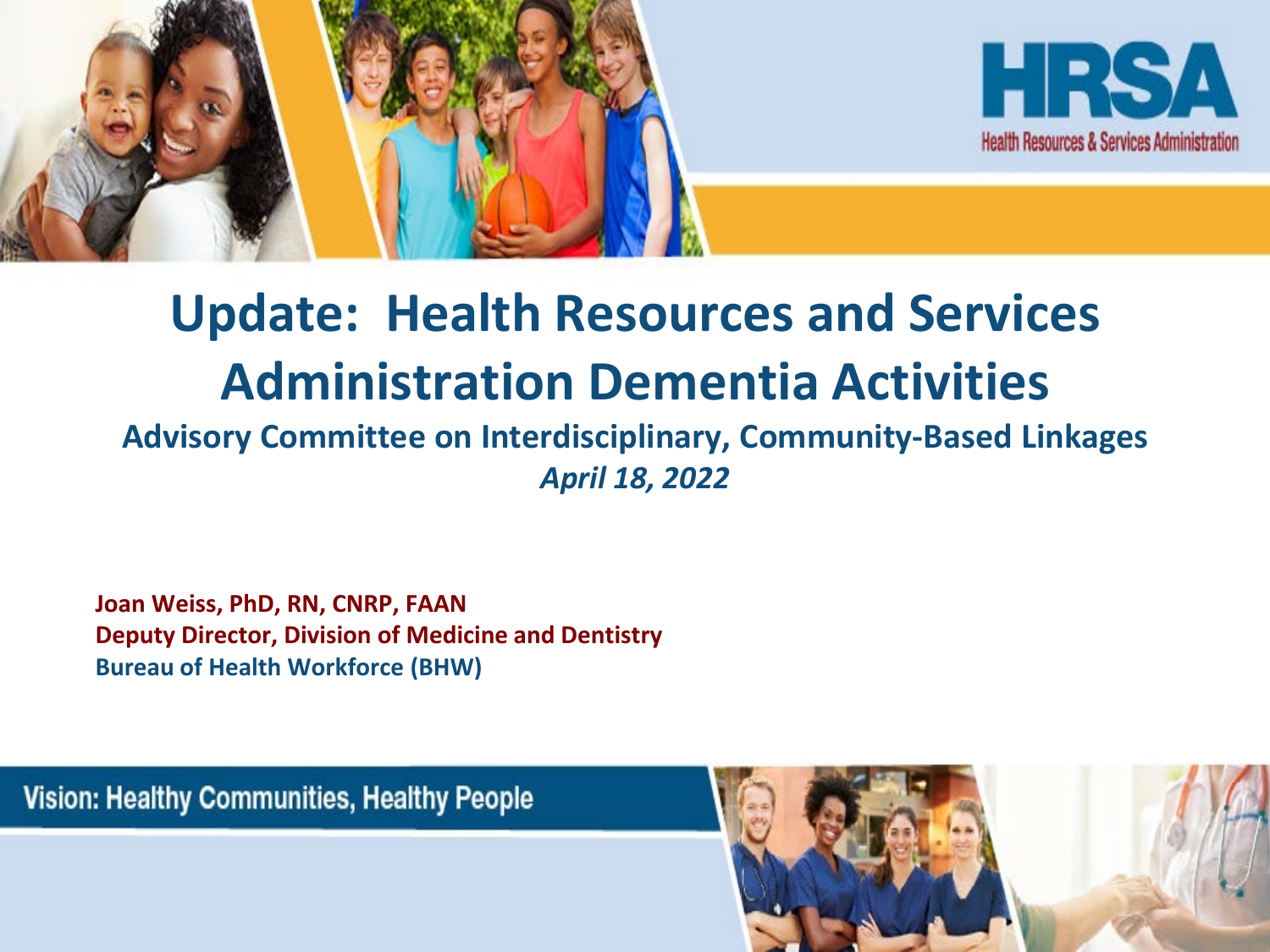#### **Prevalence of Alzheimer's Disease**

- An estimated 6.2 million Americans age 65 and older are living with Alzheimer's dementia today.
- This number could grow to 13.8 million by 2060 barring the development of medical breakthroughs to prevent, slow or cure AD.
- Official death certificates recorded 121,499 deaths from AD in 2019, the latest year for which data are available, making Alzheimer's the sixth-leading cause of death in the United States and the fifth-leading cause of death among Americans age 65 and older.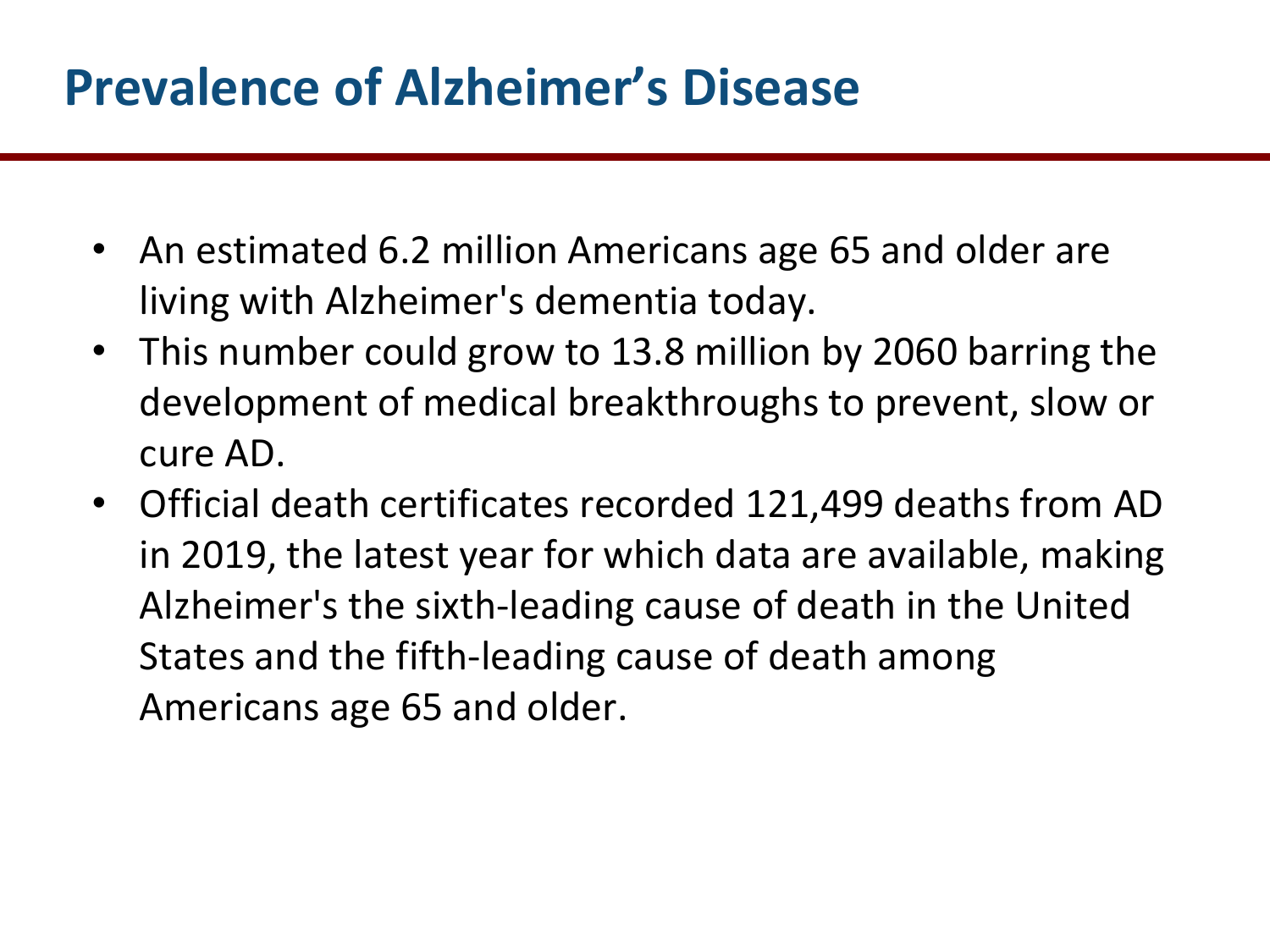For millions of Americans, the heartbreak of watching a loved one struggle with Alzheimer's disease is a pain they know all too well. Alzheimer's disease burdens an increasing number of our Nation's elders and their families, and it is essential that we confront the challenge it poses to our public health.

- President Barack Obama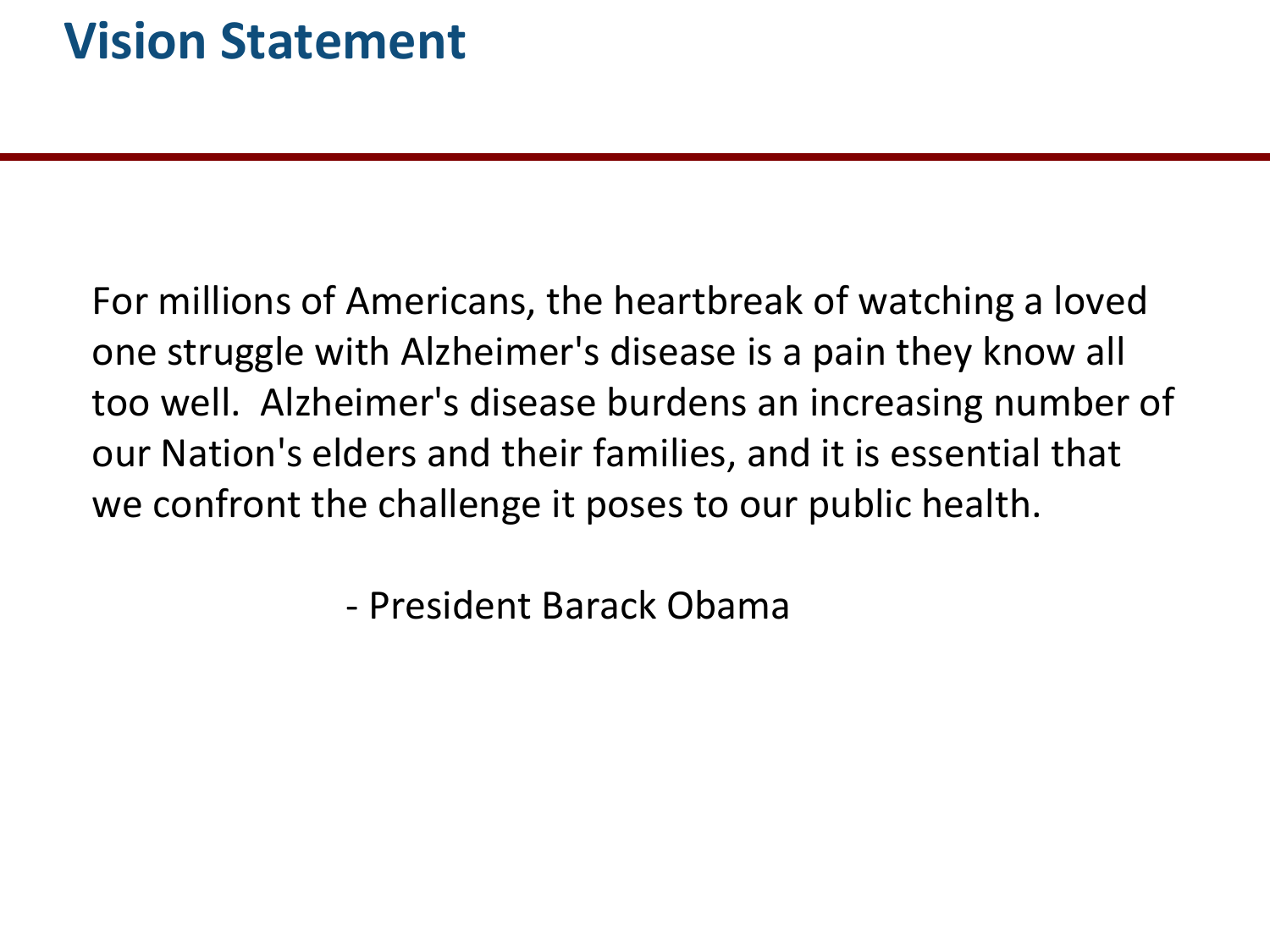### **National Alzheimer's Project Act (NAPA)**

- On January 4, 2011, President Barack Obama signed into law the National Alzheimer's Project Act (NAPA) (Public Law 111-375), requiring the Secretary of the U.S. Department of Health and Human Services (HHS) to establish the National Alzheimer's Project to:
	- Create and maintain an integrated National Plan to overcome Alzheimer's disease.
	- Coordinate Alzheimer's disease research and services across all federal agencies.
	- Accelerate the development of treatments that would prevent, halt, or reverse the course of Alzheimer's disease.
	- Improve early diagnosis and coordination of care and treatment of Alzheimer's disease.
	- Decrease disparities in Alzheimer's disease for ethnic and racial minority populations that are at higher risk for Alzheimer's disease.
	- Coordinate with international bodies to fight Alzheimer's disease globally.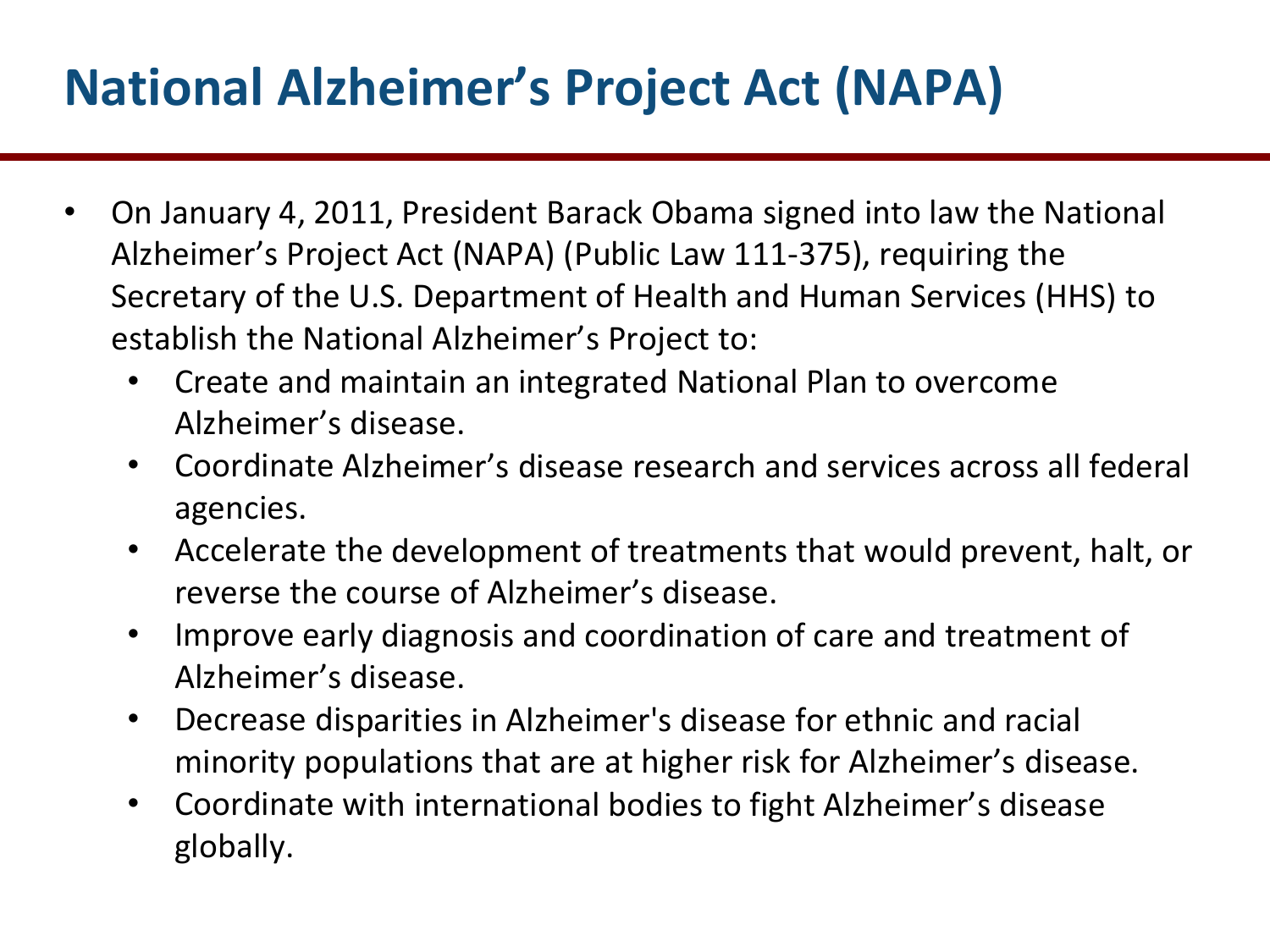

- NAPA also established the Advisory Council on Alzheimer's Research, Care, and Services (Advisory Council)
- Requires the Secretary of HHS, in collaboration with the Advisory Council, to create and maintain a National Plan to overcome Alzheimer's disease and related dementias (ADRD).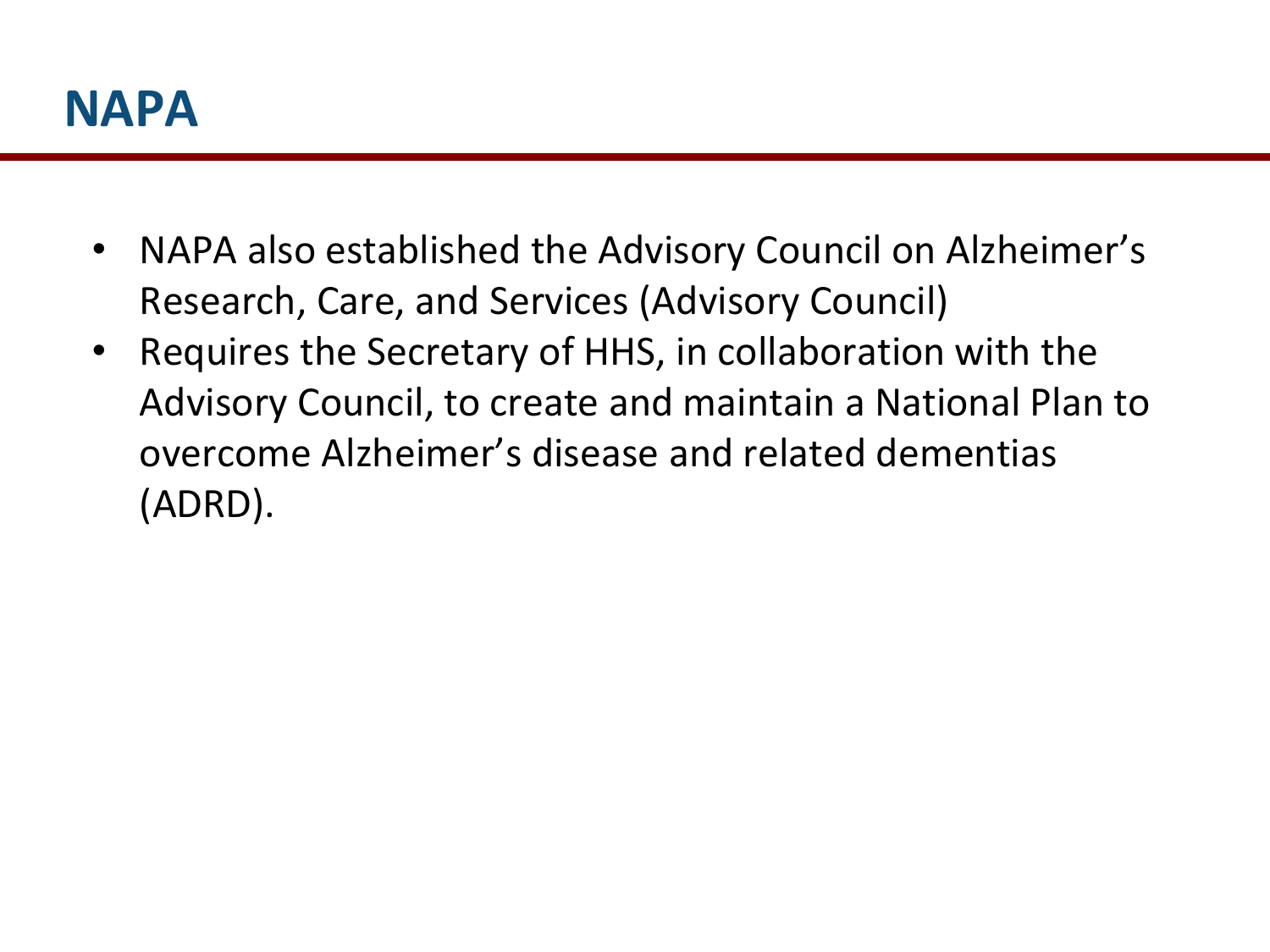

- Prevent and effectively treat ADRD by 2025.
- Enhance care quality and efficiency.
- Expand supports for people with ADRD and their families.
- Enhance public awareness and engagement.
- Improve data to track progress.
- Accelerate Action to Promote Healthy Aging and Reduce Risk Factors for Alzheimer's Disease and Related Dementias (added in 2021).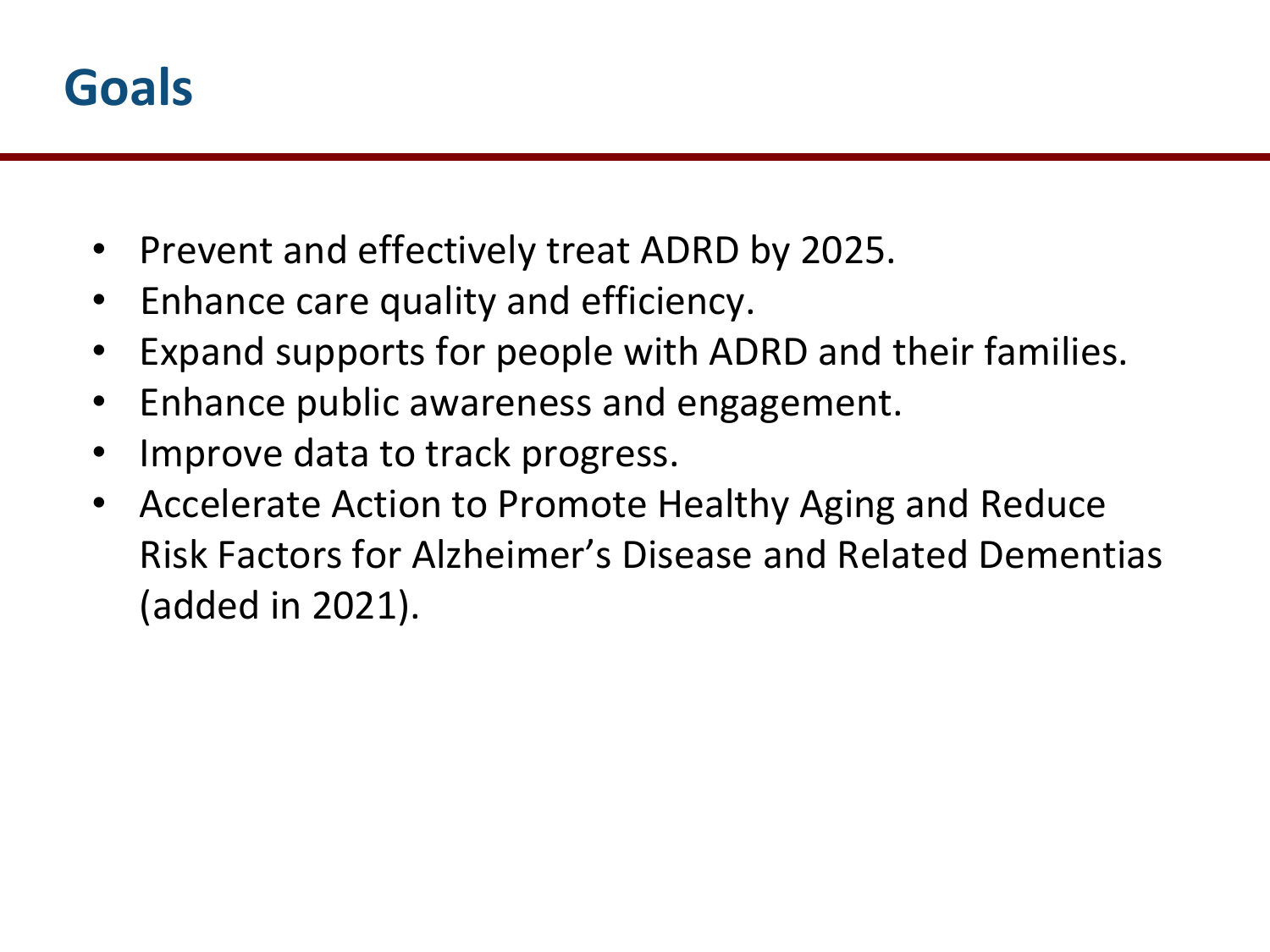**Health Resources and Services Administration** 

#### **Education and Training Activities 2012 - 2022**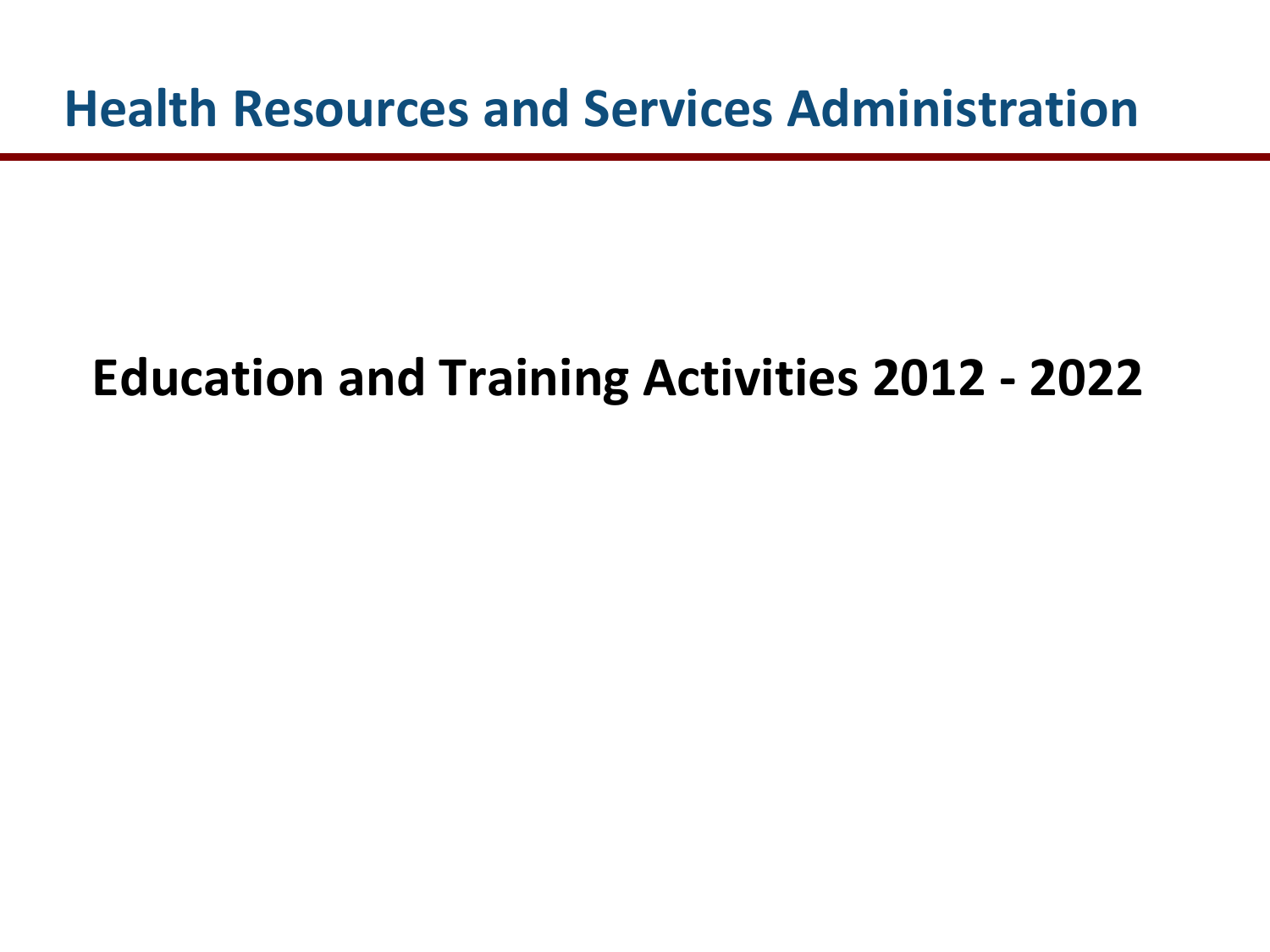### **Geriatrics Workforce Enhancement Program (GWEP)**

- From Fiscal Year (FY) 2012 2020, through Geriatrics Education Centers and Geriatrics Workforce Enhancement Programs provided 5,383 interprofessional educational offering on dementia to 687,048 trainees.
- In FY 2013, HRSA, in collaboration with ASPE, supported the development of a Medscape continuing education course entitled "Case Challenges in Early Alzheimer's Disease," aimed at educating primary care physicians, nurse practitioners, and social workers on how to utilize evidence-based strategies to diagnose, monitor, and treat patients with Alzheimer's disease and improve early detection in primary care and outpatient settings. After two years on the Medscape website, over 65,000 health professionals have participated in this training.
- In FY 2013, HRSA, in collaboration with the HHS/Office on Women's Health (OWH), also supported the development of a second Medscape continuing education course on assessing, managing, and treating Alzheimer's disease in the context of multiple chronic conditions. This educational offering, titled "Bidirectional Impact of Alzheimer's Disease and Common Comorbid Conditions" was released in

September 2016. 11,915 health professionals participated in the training.

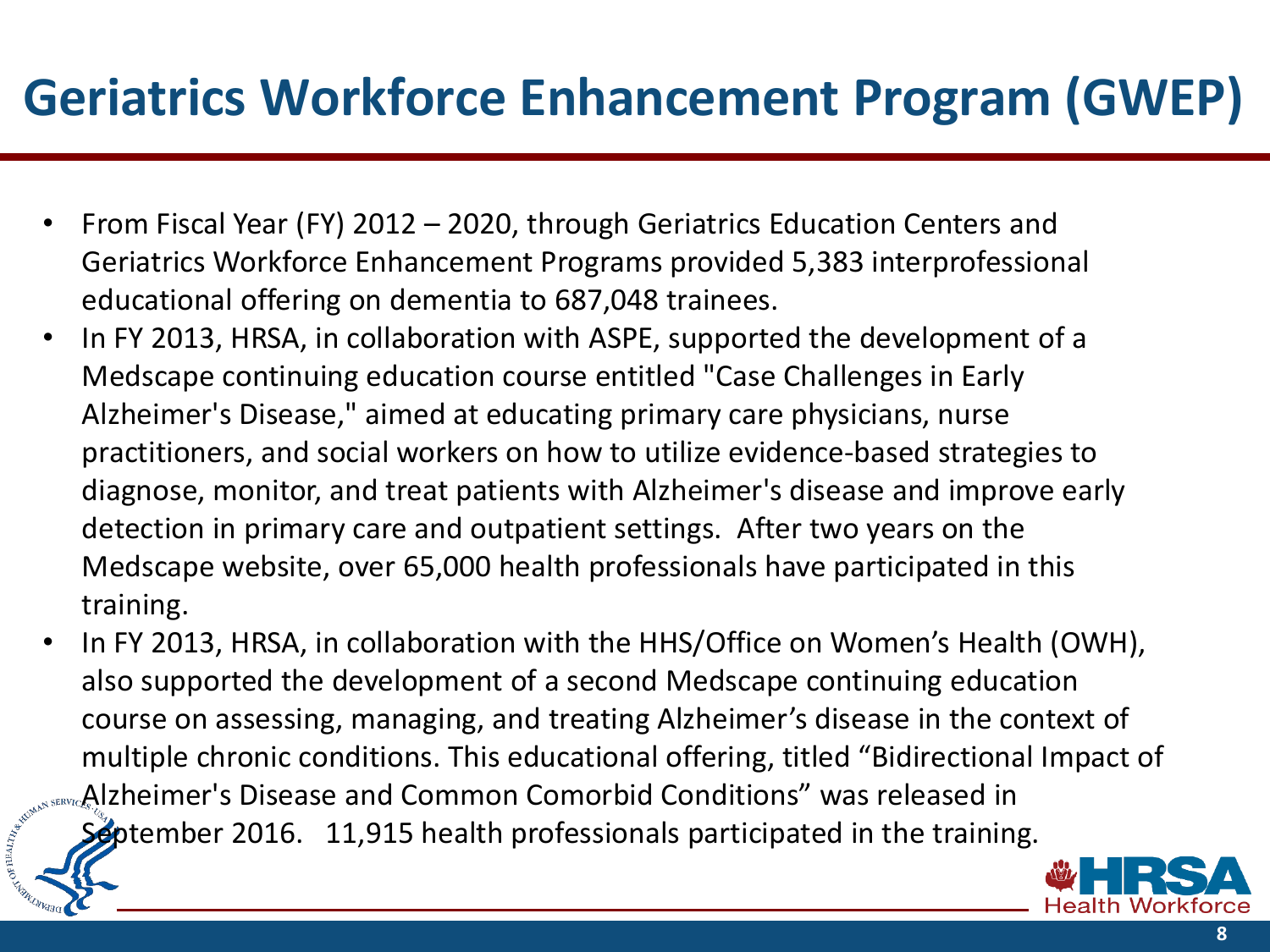- In FY 2016 HRSA, in collaboration with federal partners and external stakeholders, created a 16-module Alzheimer's Disease and Related Dementia's (ADRD) curriculum which has continuing education accreditation for CEUs, CECH, CNE and CME. These modules are accessible through the **HRSA** *Train Health Care Workers About Dementia* page. Module 3 is dedicated to diversity and equity.
- Between July 2, 2018 and March 31, 2021, there were
	- 22,776 views of the HRSA dementia page
	- 9,094 registered users of the ADRD modules
	- 9,034 CE certificates issued (1 CEU per module)
- HRSA Caregiving Curriculum
	- Four modules help providers understand and address caregiver needs
	- Five modules teach caregivers of persons living with dementia how to take care of their own health and cope with the challenges of caregiving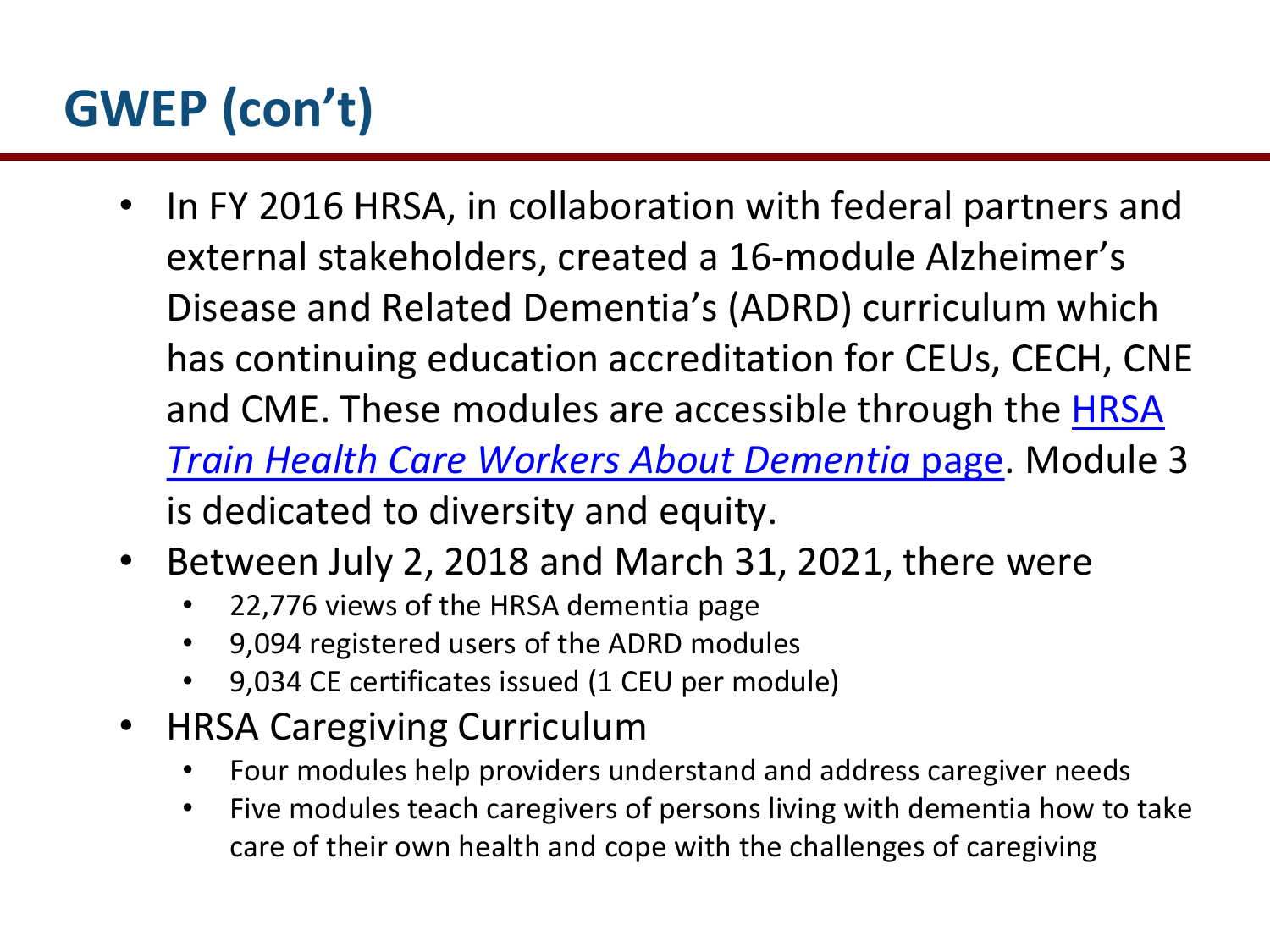- Strengthen state aging, public health, and intellectual and developmental disability workforces.
- Educate physicians and other health care providers about accessing long-term services and supports.
- Clarify and disseminate information on privacy, autonomy, and safety issues for physicians.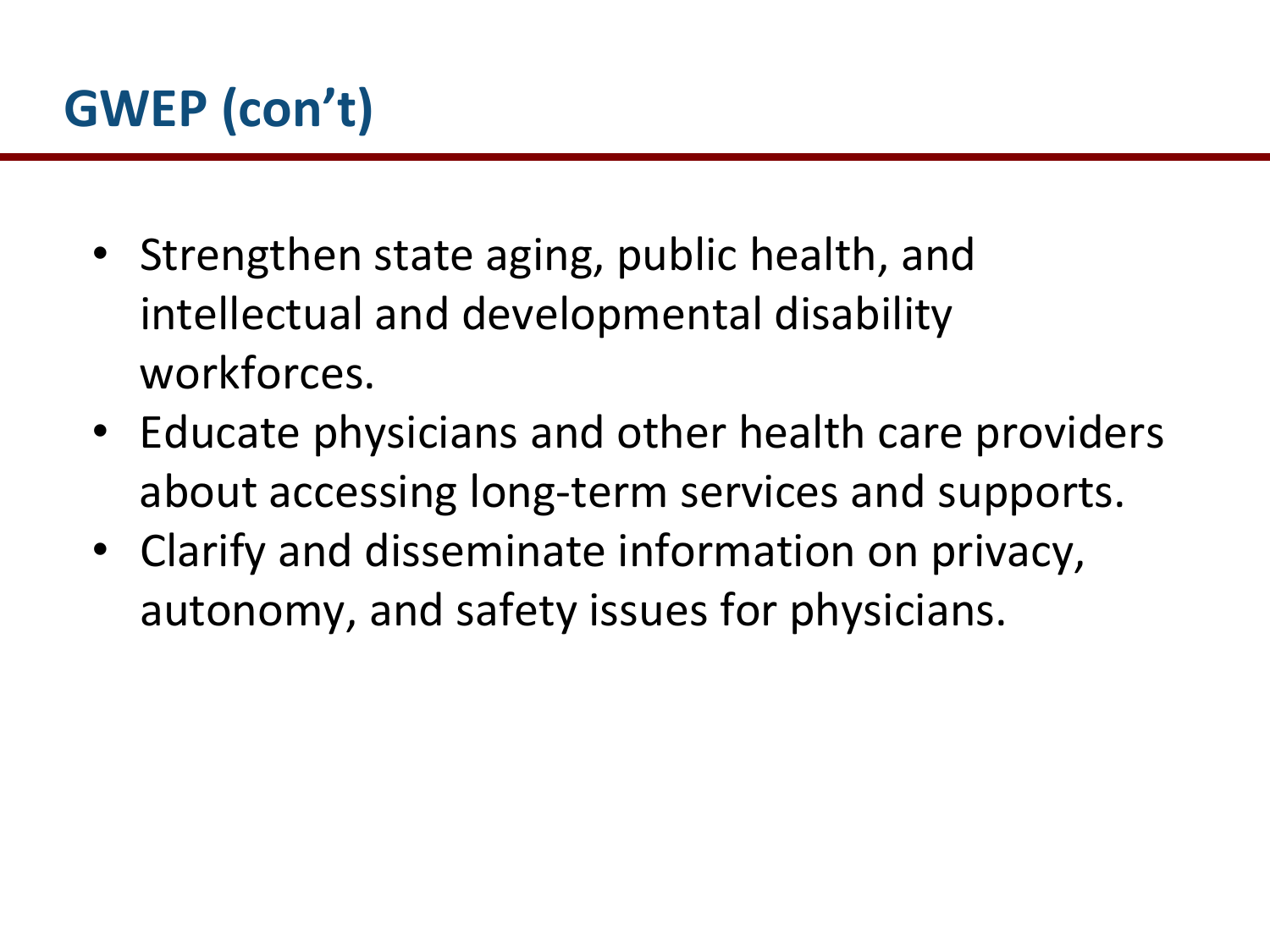- In FY2020, \$4 million in administrative supplements to 48 GWEP grant recipients
- Purpose:
	- Educate and train students and clinicians on providing telehealth-enabled COVID-19 referral for screening and testing, case management and outpatient care; and/or
	- Maintaining primary care functionality away from physical sites, especially for COVID-19 positive, quarantined, elderly and individuals at a higher risk of severe illness, **including persons living with dementia**  and their families and caregivers.



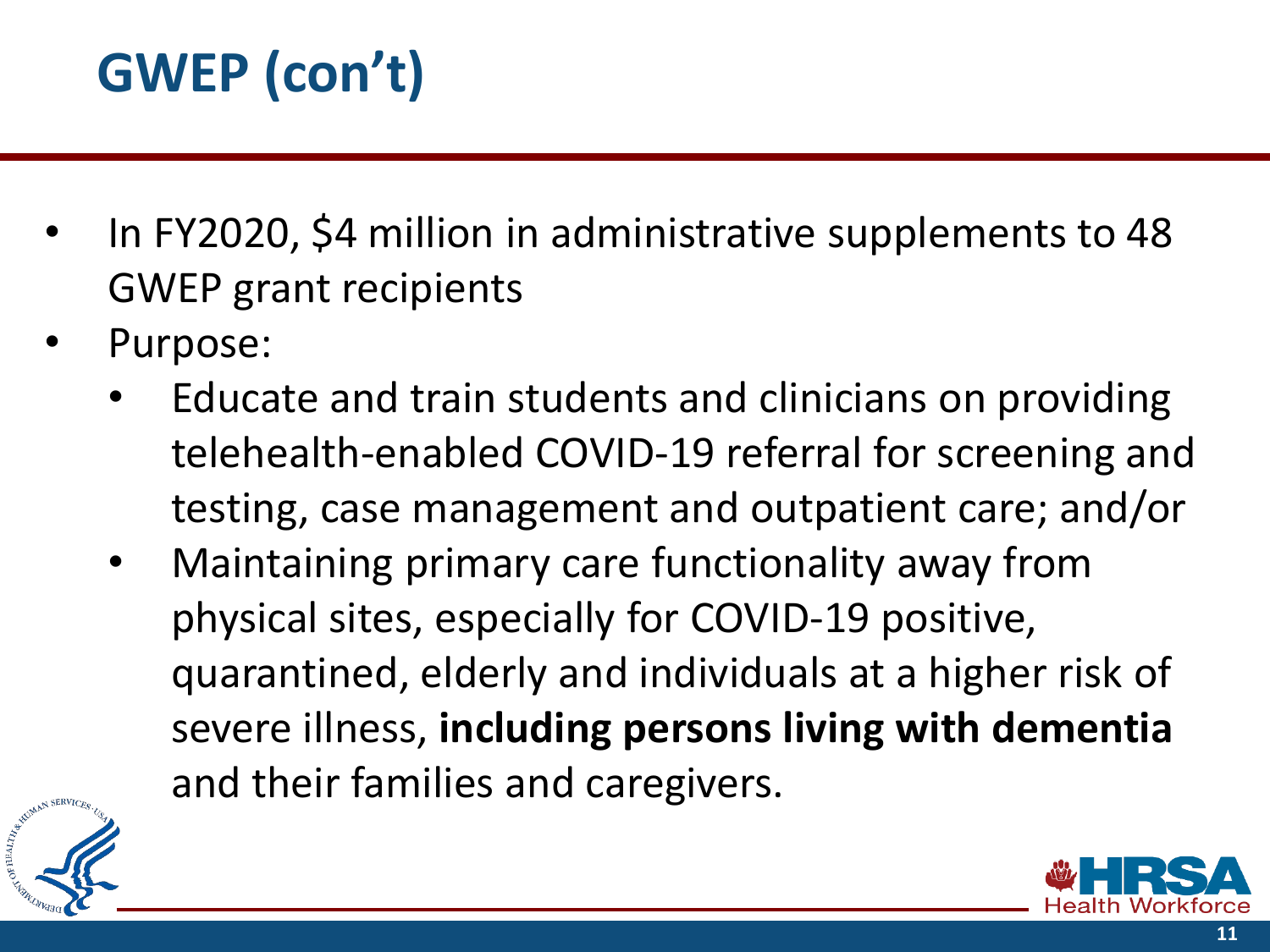- In FY2021 HRSA provided \$2.2 million supplemental funding to 12 currently funded GWEPs
- Purpose: Provide COVID-19 specific education and training to the nursing home workforce, and nursing home residents, **including those living with dementia,**  and their family and caregivers and to improve care to nursing home residents.
- Partnering with 12 additional GWEP grant recipients and over 500 nursing homes
- Training includes development of a COVID-19 national curriculum to address needs of nursing home lations.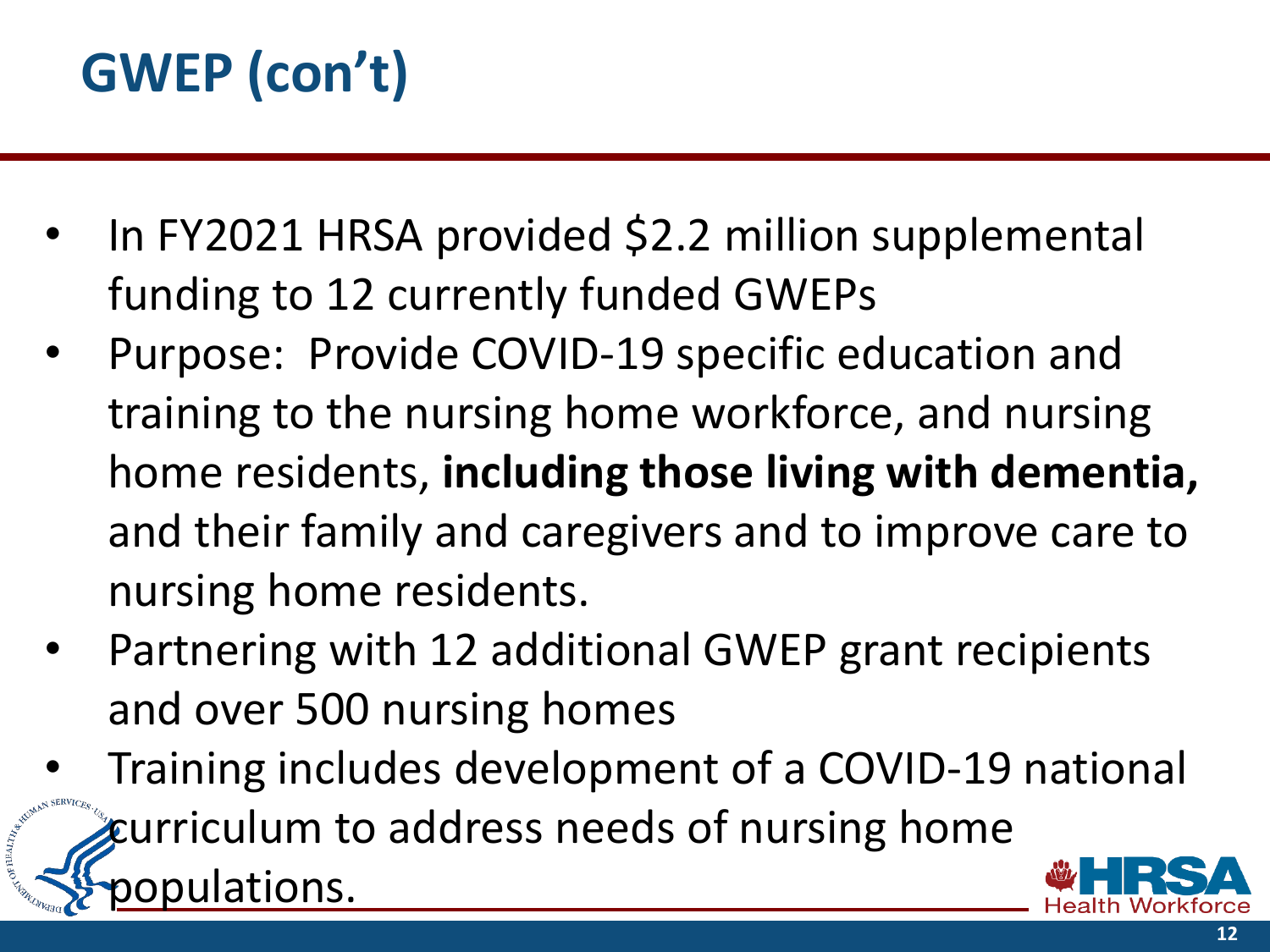- **Institute for Healthcare Improvement Age-Friendly Recognition**
	- **Level-1: Participant**
		- 286 primary care practice sites
		- 48 GWEP grant recipients
	- **Level-2: Committed to Care Excellence** 
		- 86 primary care practice sites
		- 25 GWEP grant recipients



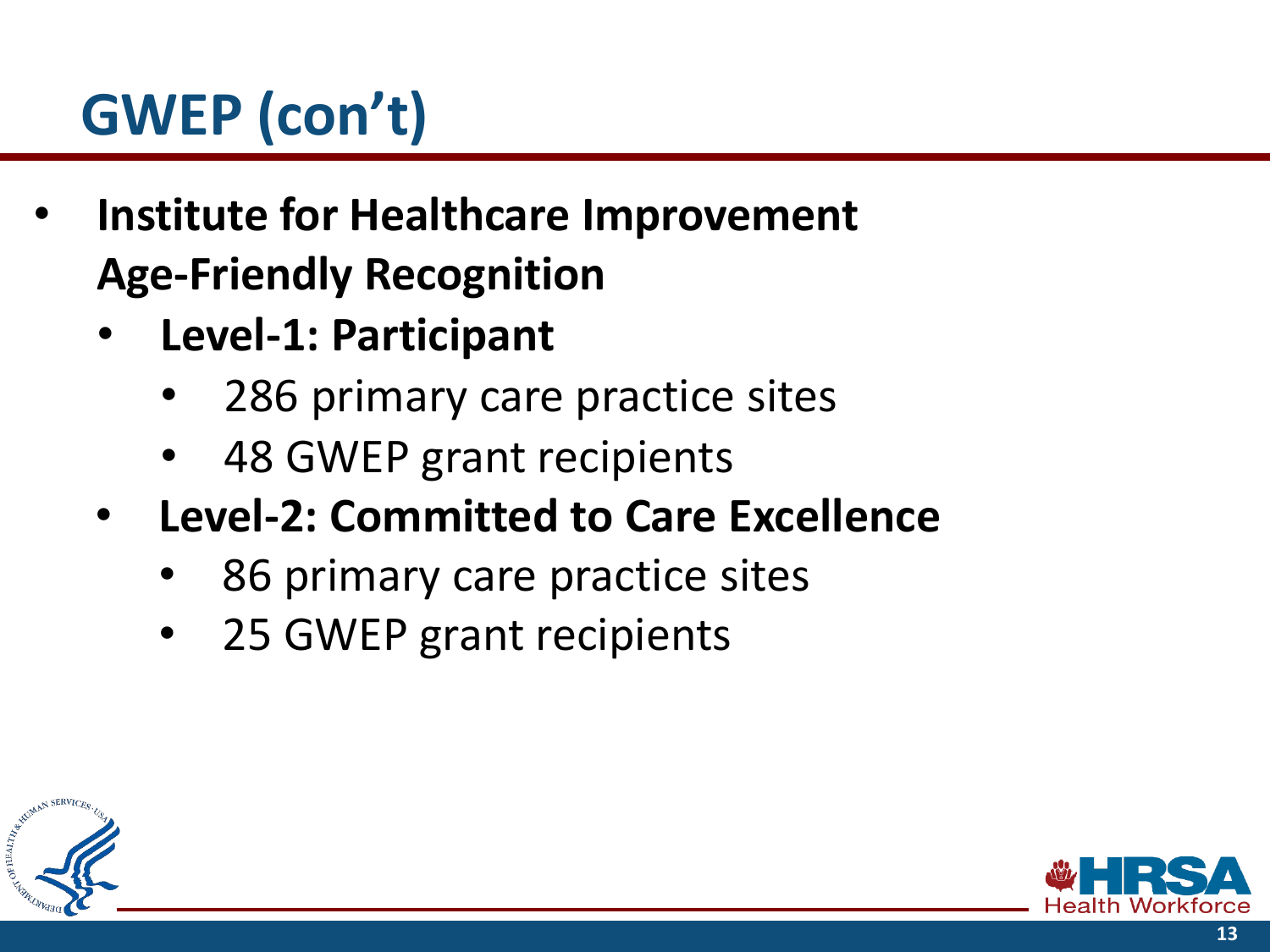### **HRSA Alzheimer's Disease and Related Dementias Curriculum**

- From April 1, 2021 to June 30, 2021, 744 persons received continuing education credits. The three modules with the most activity were Diversity (178 learners), Management of mid-to-late Stage Dement (160 learners) and Care Transitions (136 learners).
- [https://bhw.hrsa.gov/alzheimers-dementia](https://bhw.hrsa.gov/alzheimers-dementia-training)training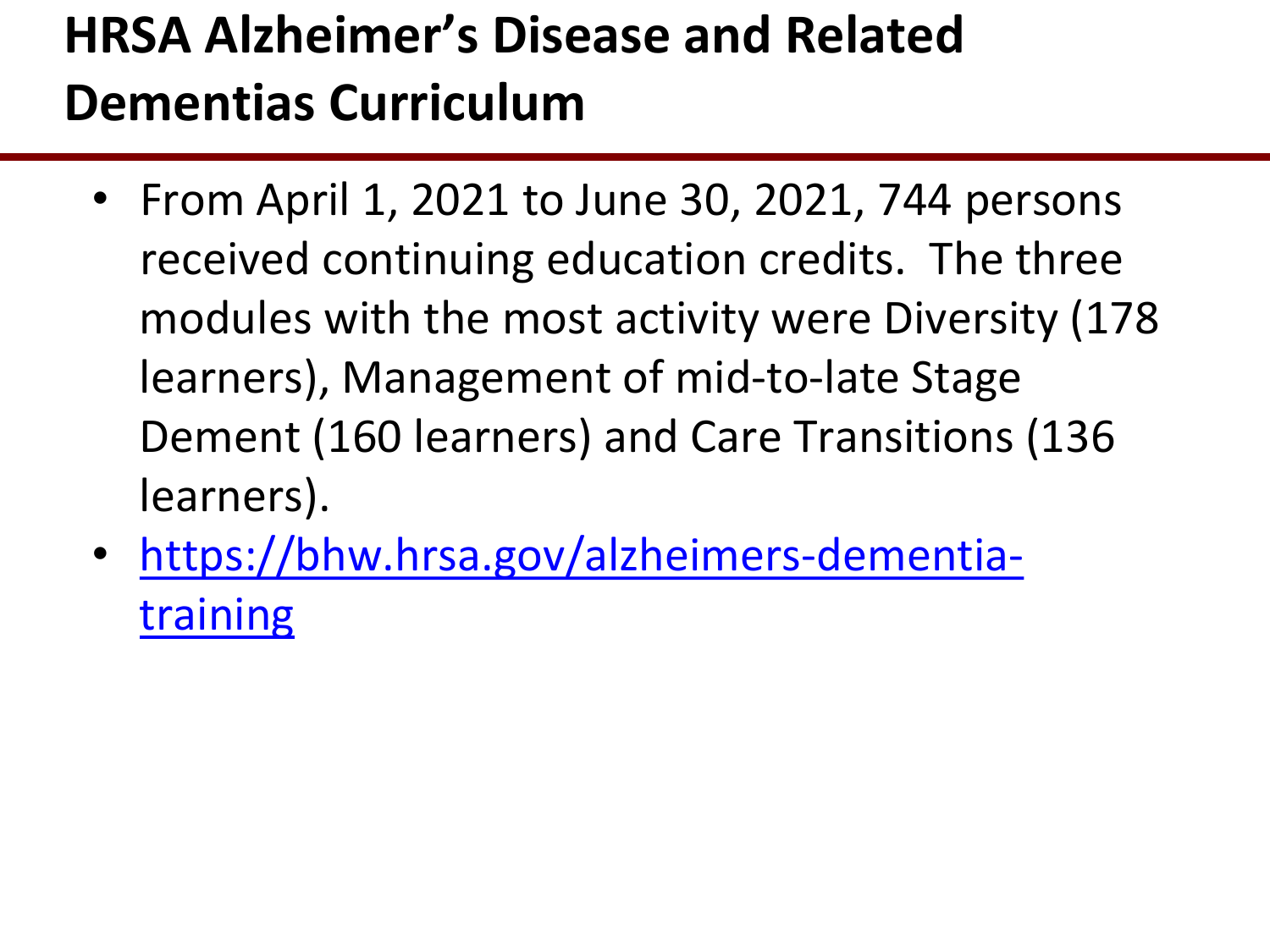### **Dementia Specialists Report to Congress**

- In FY2021, HRSA provided support to develop a Report to Congress on Current Capacity of Dementia Specialists
- Collaboration with Assistant Secretary for Planning and Evaluation
- The report includes details of provider shortages and screening capacity, identify barriers for early detection of Alzheimer's disease and related dementias and adequate access to care, and provide recommendations to both address any provider shortages and streamline the patient's Alzheimer's diagnostic pathway.



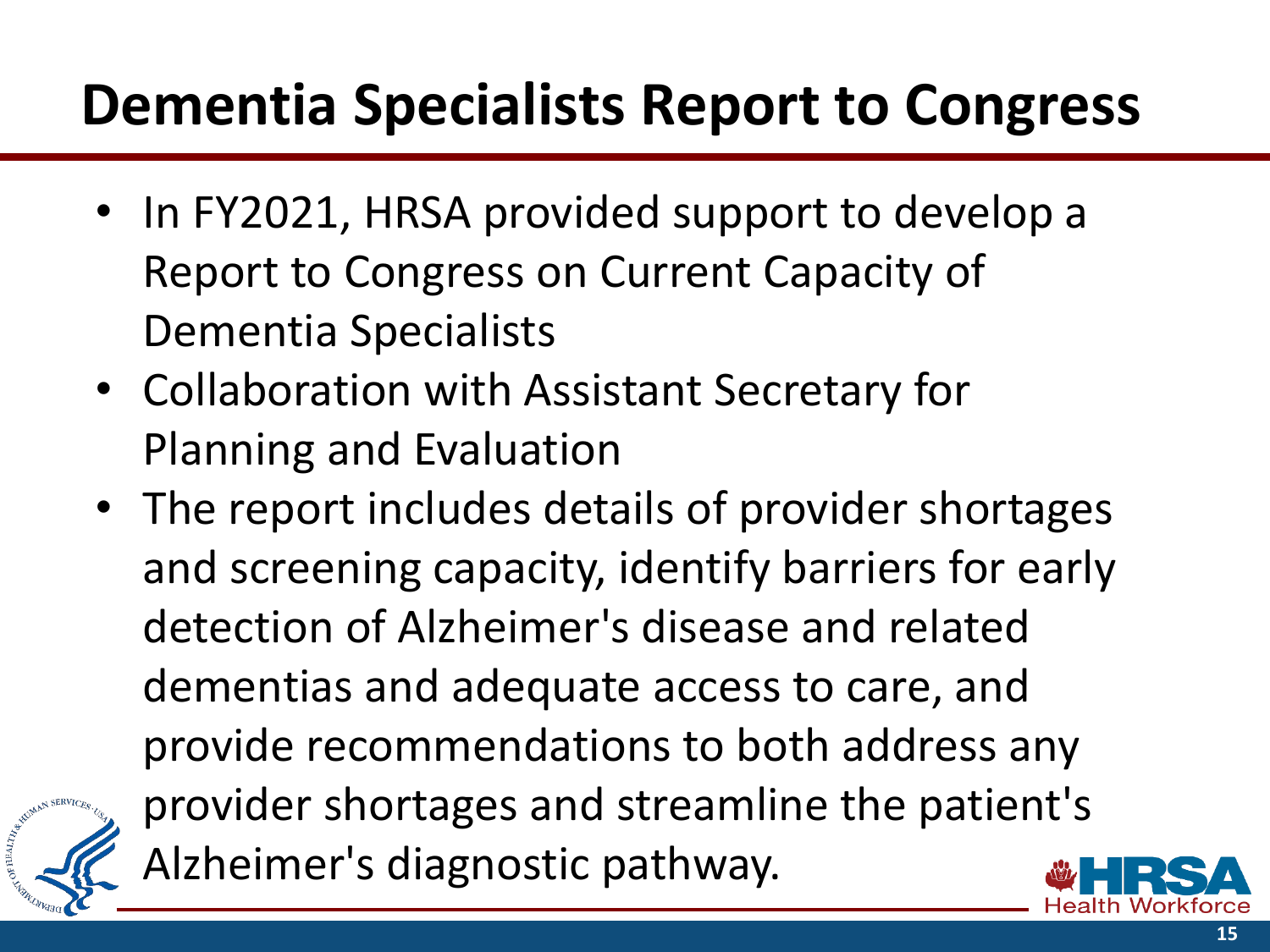#### **Questions and Thank You for Your Help**





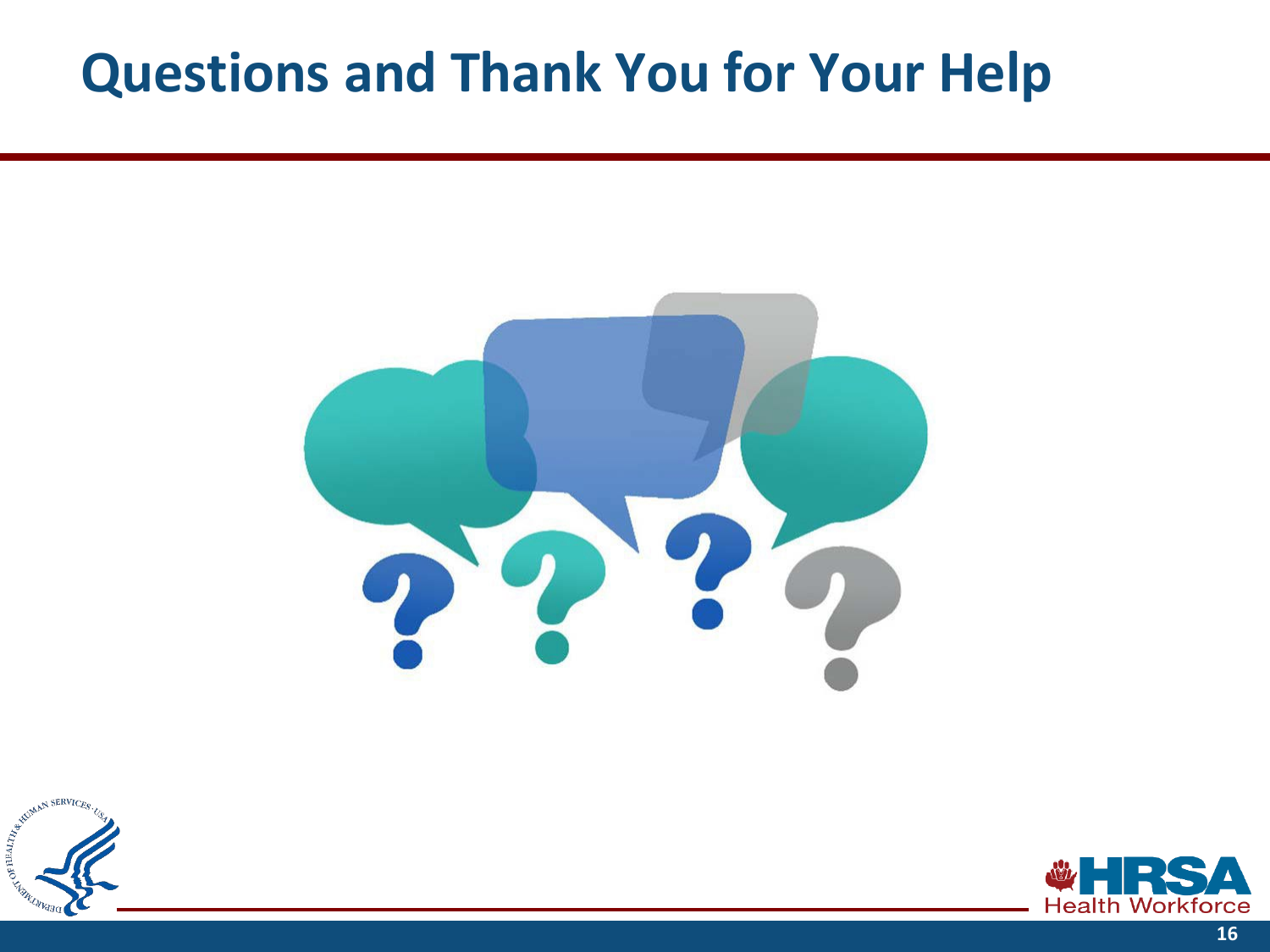**Joan Weiss, PhD, RN, CRNP, FAAN Deputy Director, Division of Medicine and Dentistry Phone: (301) 443-0430 HRSA Bureau of Health Workforce**